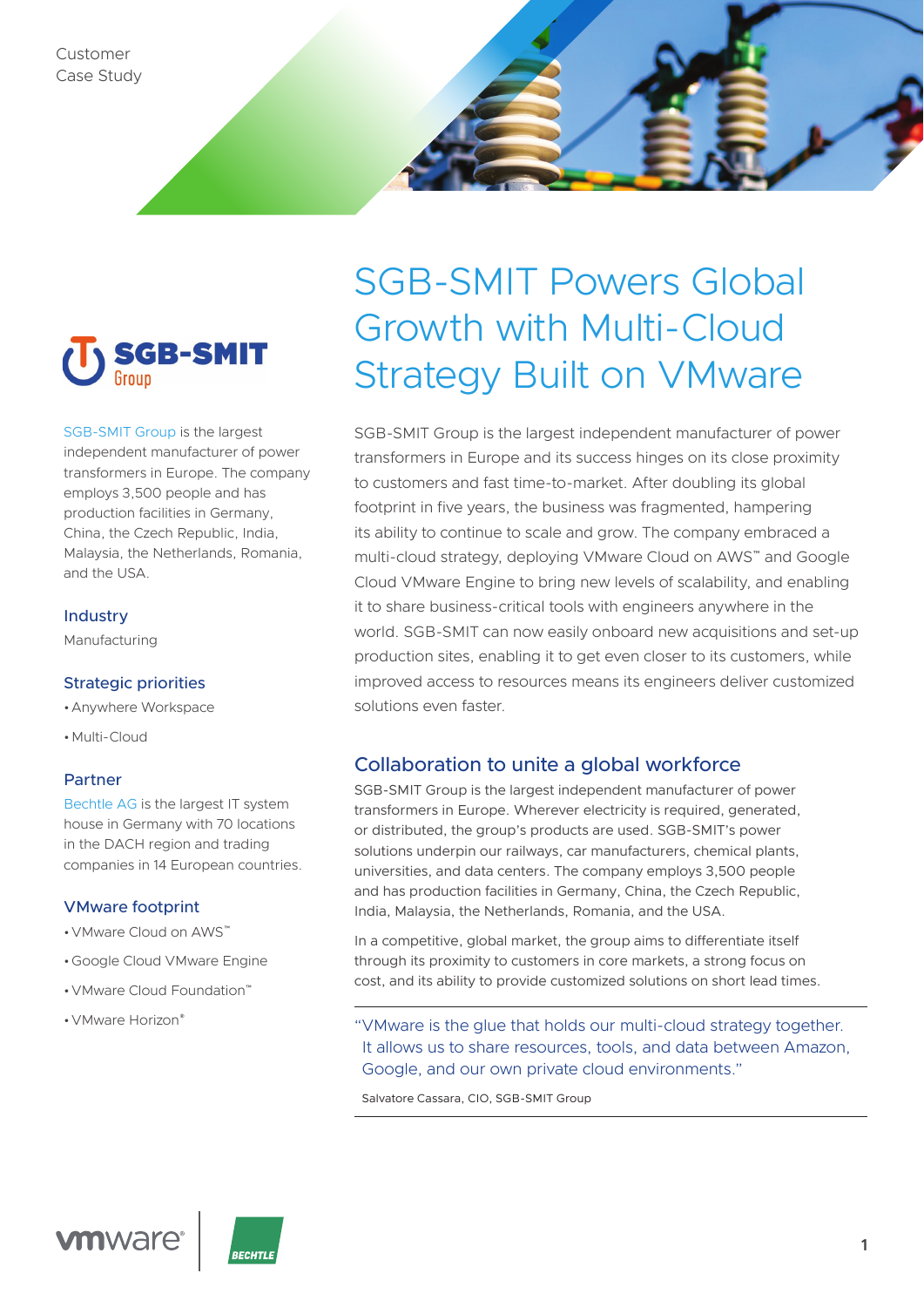

## Establishing common toolsets

SGB-SMIT Group has doubled in size over the past five years, thanks both to acquisitions and organic growth. At heart it remains a family-run, German engineering business, but it is increasingly international in outlook. It operates on three continents through 13 international locations. Further acquisitions are likely.

The business needs to be able to scale quickly and easily to better handle this growth. It wanted the ability to cope better with spikes in demand, and to smoothly integrate new acquisitions when necessary. It also highly values consistency so, with operations located around the world, it wanted to establish common processes and toolsets. If SGB-SMIT stayed with its legacy on-premises data centers, it could take up to 12 weeks to deliver hardware to a new location, the on-boarding of new companies was slow, and SGB-SMIT would struggle to maintain its global position amidst competition from international rivals.

This inability to scale at speed was preventing the company from delivering on its value proposition, with slow time to market affecting lead times and preventing it from meeting customer needs. The new solution also needed to be cost effective to help the company continue its rapid global expansion.

"Historically, we were a very localized company, with IT systems in each location," says Salvatore Cassara, CIO, SGB-SMIT Group. "This was a nightmare for security, so we needed to find a way to distribute common toolsets without leaving us vulnerable to breaches – the last thing we wanted was for our tools to end up in our competitors' hands. But collaboration is also crucial. We needed a centralized, consistent infrastructure to be able to share our knowledge and expertise throughout the business."

The adoption of cloud solutions was central to achieving this strategy. Cassara wanted to create a virtual IT infrastructure, with the ability to scale rapidly, deploy remotely, and work from common data. This would enable SGB-SMIT to involve local experts in global projects, and to be faster in the support of customers. He wanted SGB-SMIT to lean heavily on Amazon and Google Cloud services, and to be open to other providers.

"A multi-cloud environment is key to our success as a fast-growing company with multiple, geographically spread locations around the world," Cassara explains. "We knew it would give us the scale we needed without restricting us to one vendor. It would give us a commercial advantage, and the flexibility to move workloads between cloud providers."

## Enabling a multi-cloud strategy

SGB-SMIT has a 20-year history of using VMware solutions. In 2016, VMware Cloud Foundation™ helped the business create its own private cloud environment and pave the way for a wider cloud adoption. Cassara says it was natural to include VMware in conversations around the multi-cloud strategy: "VMware is also on a journey, and the team embraced our view."

SGB-SMIT's multi-cloud ambitions have been made possible through the use of VMware Cloud on AWS and Google Cloud VMware Engine. Together, these enable SGB-SMIT to lift, shift, and scale its VMware applications to the cloud of its choice, anywhere in the world.

"VMware is the glue that holds our multi-cloud strategy together," says Cassara. "It allows us to share resources, tools, and data between Amazon, Google, and our own private cloud environments."

The deployments of both VMware Cloud on AWS and Google Cloud VMware Engine were managed alongside Bechtle, a long-term IT service provider to SGB-SMIT and a VMware Principal Partner with all five VMware Master Services competencies.

"We have a strong working relationship with Bechtle," says Josef Schmid, Head of IT, SGB-SMIT. "Cloud transformation requires certain specialist skills, and Google and Amazon both require certification. Bechtle brings both. We have access to the virtualization competence of Bechtle, skills we don't necessarily have in-house."



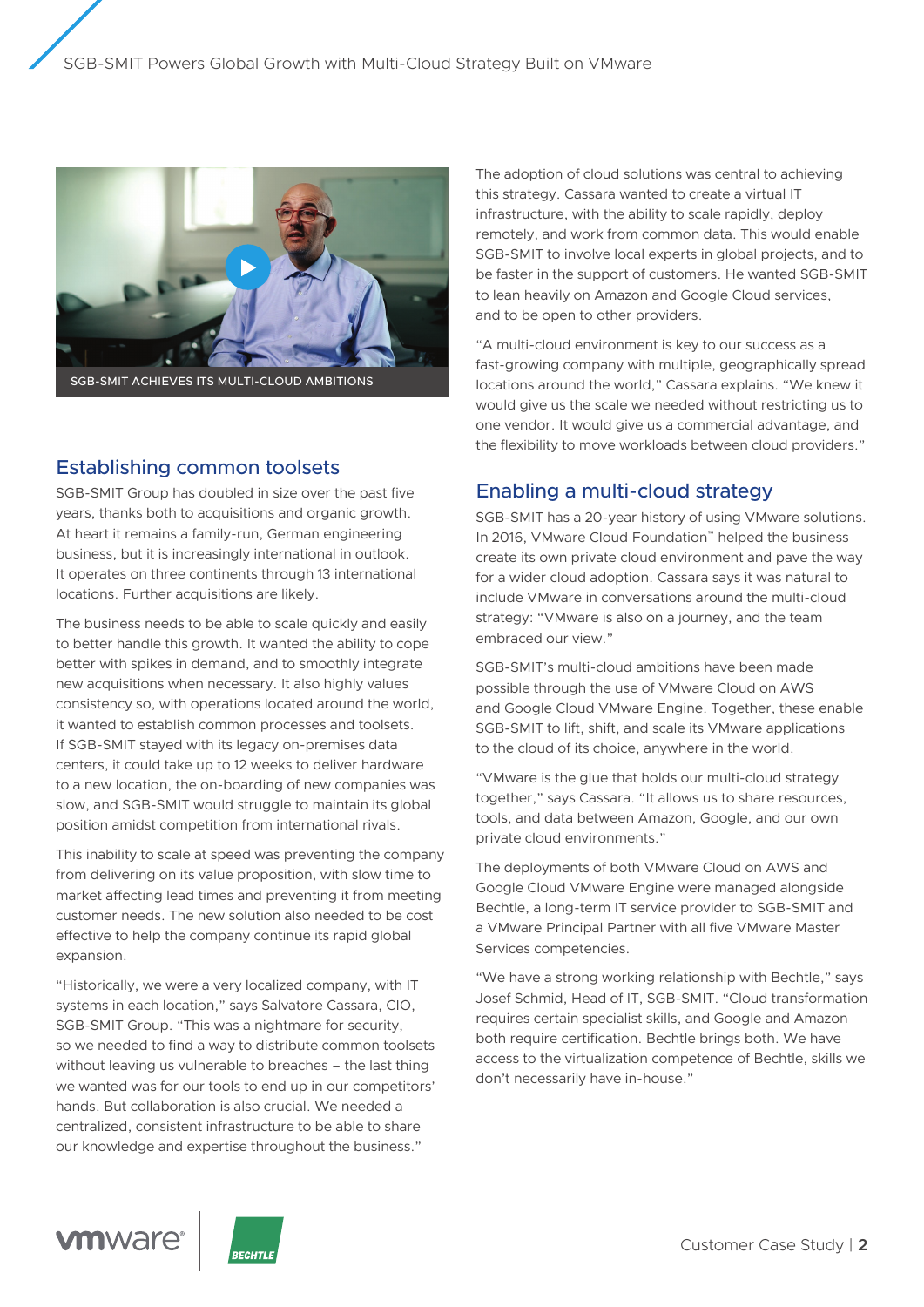

Today, SGB-SMIT uses VMware Cloud on AWS to host its ERP system. It also delivers a consistent, virtualized desktop environment using VMware Horizon® hosted in Google and SAP hosted in Amazon.

"We have the choice of the best two hyperscalers," says Schmid. "When needed, we can quickly find the necessary scale."

## Workplace agility across continents

At a macro level, multi-cloud delivers the scale and flexibility to support continued business growth. It moves SGB-SMIT towards a preferred OPEX commercial model, strengthens business continuity, and delivers global oversight.

"VMware helps bring our different cloud elements together. It allows us to confine the data that is more sensitive within our private cloud and then distribute the rest through the other cloud providers. That reach makes the data available for the parts of the business that need it, when they need it," says Cassara.

Faster access to data has increased efficiency throughout the business, from quality control to operations and logistics with employees using the latest apps, meaning they can be sure they're accessing the latest software and toolsets. For management, this central oversight allows workloads to be shared equally between sites during busy periods.

It also aligns the business with two of the world's biggest hyperscalers. "In terms of a cloud roadmap, we can learn a lot from Google and Amazon," says Cassara. "And without VMware we couldn't get where we wanted to be."

The new approach is more sustainable. The central, virtualized infrastructure reduces physical footprint, travel, and energy consumption which reduces the company's emissions and helps it meet its sustainability objectives.

On a personnel level, VMware Cloud on AWS and Google Cloud VMware Engine help reduce the IT management burden. With the IT team already familiar with VMware technologies thanks to its previous Horizon and Cloud Foundation deployments, there was already a common understanding of how the new solutions could be managed. Cloud enables the IT team to move from being a buyer and maintainer of IT hardware to a more visionary, architectural role. "Our aim is to introduce more cloudbased applications, to disconnect from the old way of working, and reinvent how we collaborate, and ultimately enable innovation throughout the company," says Cassara.

Perhaps the greatest impact is speed. The company can now easily scale, meaning that it can deliver on shorter customer lead times, spin up new sites to be closer to customers, and the business is now able to move at pace, globally. This was evident during the emergence of the COVID-19 pandemic.

"We're a traditional business and we had never embraced the concept of working from home before the pandemic. The fact that we moved to the cloud allowed us to very quickly and very smoothly pivot from purely office-based working into home working with a 200 percent increase in VDI users in just days," says Cassara. "There was no panic. We knew exactly what needed to happen. The infrastructure was in place. We just had to flip the switch."

In terms of latency, connections between head office and cloud data center are less than four milliseconds. Fewer delays allow SGB-SMIT to speed time to market of new solutions and support new locations remotely, allowing them to keep pace with international rivals. For example, the company was able to open a new site in China mid-way through the pandemic thanks, in part, to the virtual server it deployed through VMware Cloud on AWS.

"Those speeds mean any user, anywhere, is closer to the data center," Cassara adds.

"VMware helps bring our different clouds together. This makes our data available for the parts of the business that need it, when they need it."

Salvatore Cassara, CIO, SGB-SMIT Group